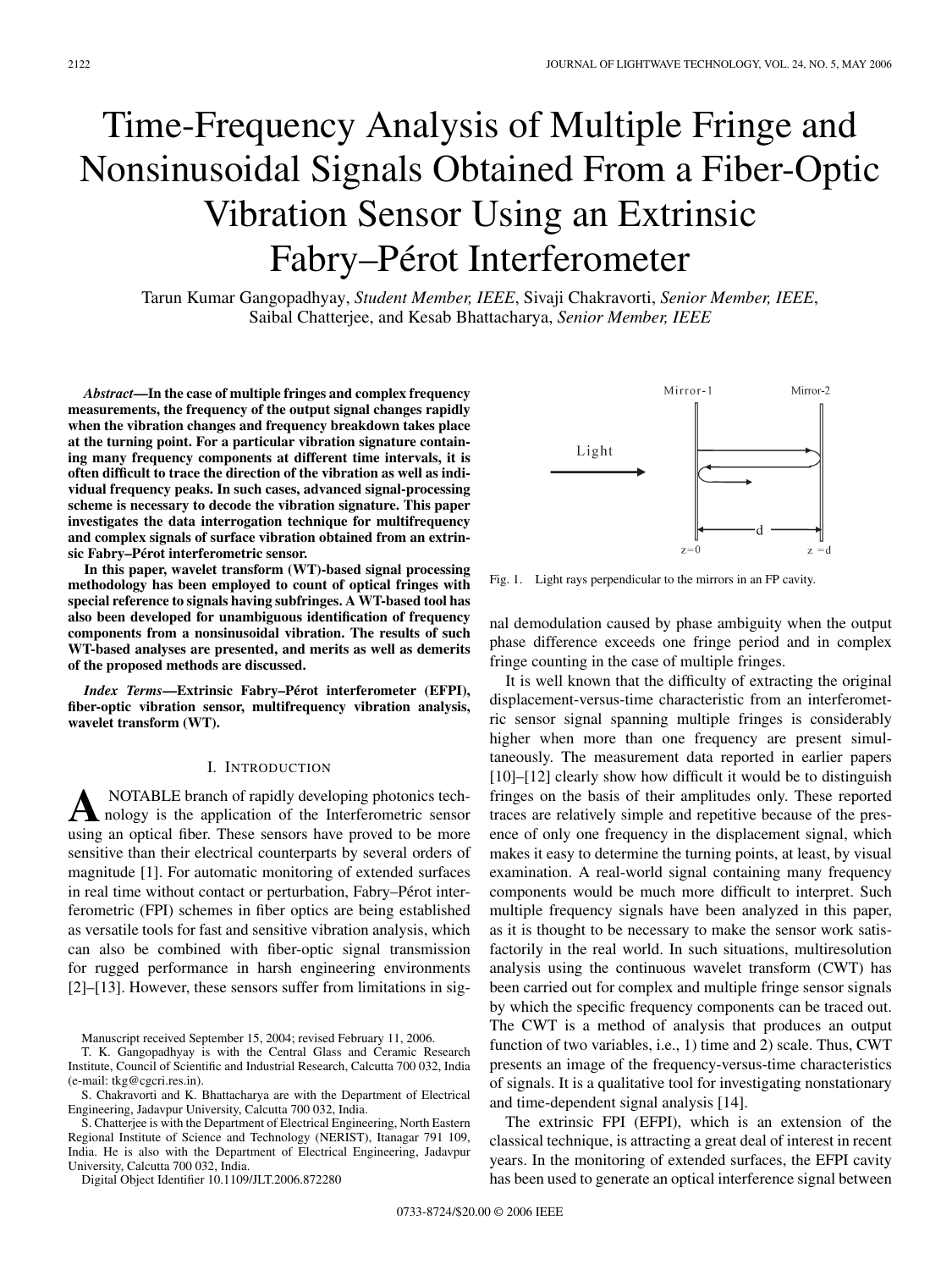

Fig. 2. Schematic of a reflective EFPI sensor connected with one fiber and measurement system [12].

two parallel highly reflective surfaces separated by a variable distance. The design and fabrication of an EFPI sensor, as well as the surface vibration captured from those fiber-optic sensors, have been reported by one of the authors in earlier communications [9]–[13], giving a working range of vibration up to 13.26  $\mu$ m. In a recent communication [15], analysis of the sensor performance has been studied with the help of WTbased signal processing for the reduction of noise, identification of the frequency breakdown points of the signals, and by counting of the number of optical fringes after identification of the frequency breakdown points. It is a novel signal-decoding technique based on WT of optical data extracted from a noncontact vibration sensor using EFPI implemented using a singlemode fiber.

This paper, at first, presents new results for the reduction of noise from optical signals, identification of the frequency breakdown points, and counting of the number of optical fringes of signals that contain subfringes. It is followed by an investigation of the data interrogation technique for complex signals of surface vibration containing more than one sinusoidal component having different frequencies, as obtained from the FPI sensor designed and presented by one of the authors in an earlier work. Such signals having superimposed multiple frequency components are equivalent to nonsinusoidal vibrations. Thus, this paper demonstrates the method of analysis of EFPI output for nonsinusoidal vibration.

## II. PRINCIPLE OF OPERATION OF EFPI VIBRATION SENSOR

The principle and design of a few configurations of FPI sensors using single-mode fiber have been reviewed in a reported paper [13]. The FP cavity is also the most convenient interferometric configuration as it is simply formed by the space between two typically parallel mirror surfaces (Fig. 1).

A monochromatic wave of free-space wavelength  $\lambda_0$  is reflected within an FPI defined by two parallel mirror surfaces forming the FP cavity. The round-trip phase lag  $\phi$  within such a cavity is given by [16], [17]

$$
\varphi = \frac{2\pi (2nd\cos\theta)}{\lambda_0} = \frac{4\pi nd}{\lambda_0} \tag{1}
$$

where  $n$  is the refractive index of the medium between the mirrors,  $d$  is the mirror separation,  $\theta$  is the angle of incidence, and  $\lambda_0$  is the propagating wavelength. If the cavity is air-filled  $(n = 1)$  and the incident illumination is normal, then  $\theta = 0$ . With the help of the plane-wave approximation to the interference of superimposed signals from a two-wave interferometer [2], [7], the reflected intensity  $I_R$  from the FPI can be written as

$$
I_R = |U_1 + U_2|^2 = A_1^2 + A_2^2 + 2A_1A_2 \cos(\phi_1 - \phi_2)
$$
 (2)

where  $U_1$  and  $U_2$  are, respectively, the complex amplitudes for the reflected reference,  $A_1$  and  $A_2$  are the amplitudes of the reflected signals from two mirrors  $R_1$  and  $R_2$ , and  $\phi_1$  and  $\phi_2$ are their corresponding phase lags. The subscripts 1 and 2 refer to the reference and sensing signals of the FPI, respectively. The static input mirror of the cavity provides the reference signal, whereas the second mirror, which is attached to the vibrating surface under test, provides the phase-modulated sensing signal.

The sensor system, as shown in Fig. 2 [12], incorporates illumination from a laser diode, gradient-index rod (GRIN) lens-based launch optics, and a 3-dB directional coupler. The focusing characteristics of the GRIN lens and recollection by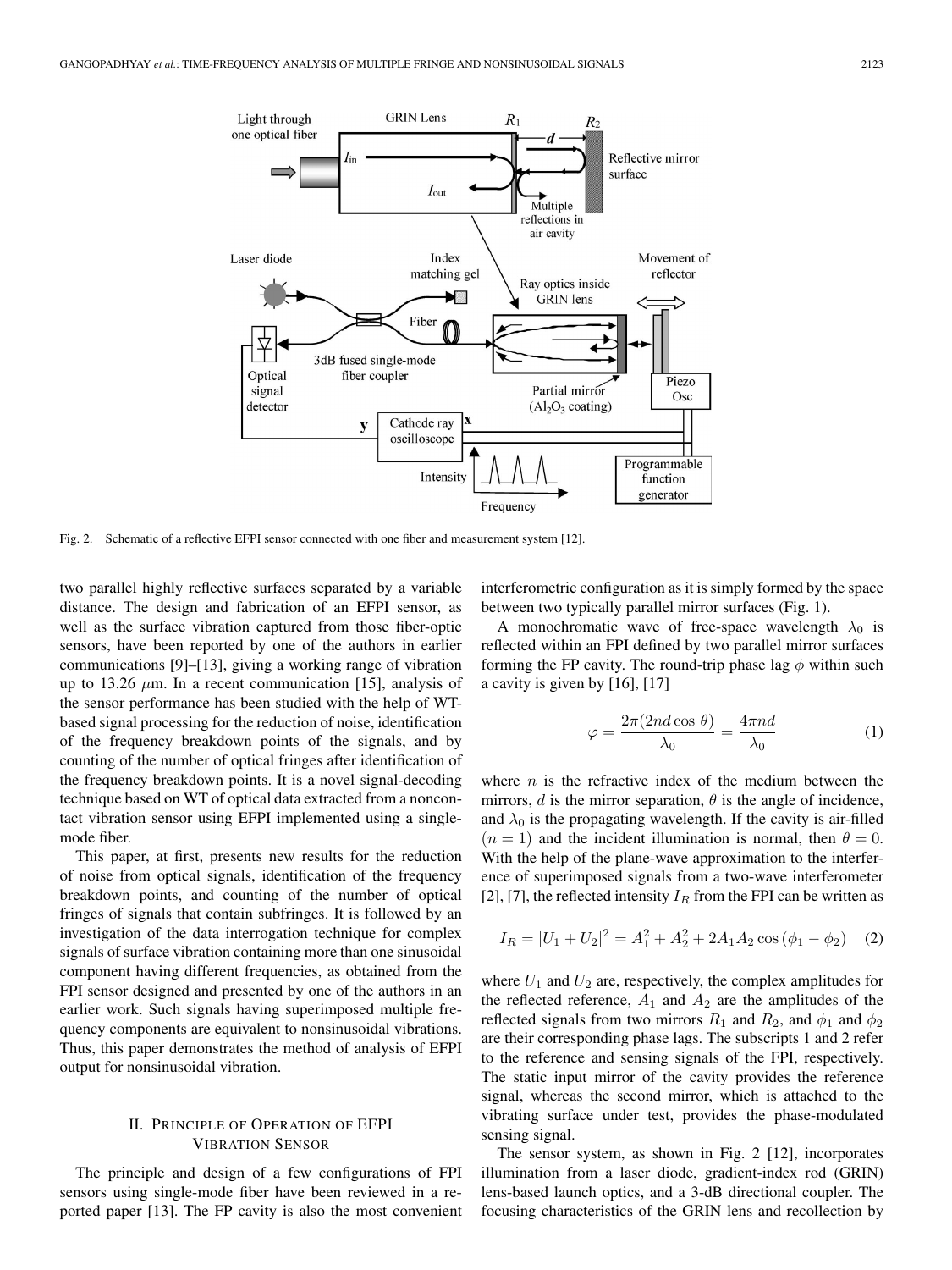

Fig. 3. (a) Real-time signal of the sensor to 1.86-kHz excitation that has multiple fringes along with subfringes (6.52 fringes), resulting in a vibration amplitude of 2.54  $\mu$ m. (b) Denoised signal [15].

the single-mode coupler fiber influence detection of interfering light from the FP cavity. Due to the vibration of mirror 2, the optical path difference (OPD) changes in the parallel direction and the intensity of the light cycles at wavelength  $\lambda_0$ , which produces a sine wave oscillation.

The propagating path length of optical signals  $l$  between two reflectors is equal to  $2d$  (Fig. 2). For a two-wave interferometer, its output intensity  $I$  can be expressed as [1], [7]

$$
I = I_0(1 + V \cos \varphi) \tag{3}
$$

where  $I_0$  is the average fringe intensity, and V is the fringe visibility. For a path length  $l, \varphi$  can be expressed as

$$
\varphi = \frac{2\pi nl}{\lambda_0} \tag{4}
$$

where  $n$  is the refractive index within the cavity of the EFPI.

The fringe visibility due to optical interference is the difference in intensities of the wave crests and troughs. In a perfectly coherent light beam, the fringe visibility is unity even if the OPD is long. At the output signal, one optical fringe is equivalent to a change in OPD of one wavelength, and the equivalent displacement recorded by a reflective FPI sensor in air  $(n = 1)$  is one-half wavelength. The movement D of the test surface is therefore given by [7]

$$
D = \frac{N\lambda_0}{2} \tag{5}
$$

where N is the number of optical fringes, and  $\lambda_0$  is the wavelength of laser light.

## III. CWT

The work on signal demodulation technique using various algorithms in EFPI system for interferometric response is important nowadays. Several demodulation techniques have been reported to retrieve the cavity length, such as the peak-to-peak method in the wavelength domain, the discrete gap transform



Fig. 4. (a) Real-time signal of the sensor to 1.18-kHz excitation that has integer-multiple fringes (30 fringes) resulting a vibration amplitude of 11.7 *µ*m. (b) Determination of point of reflection.

method in the spatial frequency domain, as well as the fast Fourier transform (FFT) method. FFT can make out whether a particular frequency component exists in a signal, but it is unable to provide information on time and frequency simultaneously, and thus, it is not suitable for the signals having timevarying frequency, i.e., nonstationary signals. CWT is a suitable method of analysis for nonstationary EFPI sensor signal and has been recently explored to retrieve the cavity length [15]. It is particularly useful for the signals for which one needs the information on identification of the breakdown points, trends, transient features, and discontinuities in higher derivatives [18].

WT is a useful tool for analysis of transients and nonstationary signals. It resolves the original wave into shifted and scaled version of the mother wavelet, which is a small wave having its energy concentrated in time. The CWT of a signal may be represented as [19]

$$
\text{CWT}_{x}^{\psi}(\tau,s) = \frac{1}{\sqrt{|s|}} \int x(t) \psi^* \frac{(t-\tau)}{s} dt \tag{6}
$$

where  $\tau$  and s are translation and scale, respectively,  $\psi(t)$  is the mother wavelet function, and ∗ indicates complex conjugation. Variation of scale parameters produces dilated or compressed versions, whereas variation in translation parameters produces shifted versions of mother wavelet. Several mother wavelets are being used for CWT analysis, viz., Daubechies, Haar, Morlet, Symlet, etc., which are again divided into subtypes. However, the proposed scheme here is general in nature and is not limited to any particular mother wavelet.

In earlier work [20]–[22], the advantages of WT over FT, WT-based denoising, as well as different approaches to thresholding have been discussed. In the present denoising work, the WT parameters that have been varied to get best results are the following: 1) threshold type, which can be soft or hard; and 2) threshold selection rules, such as the one using the principle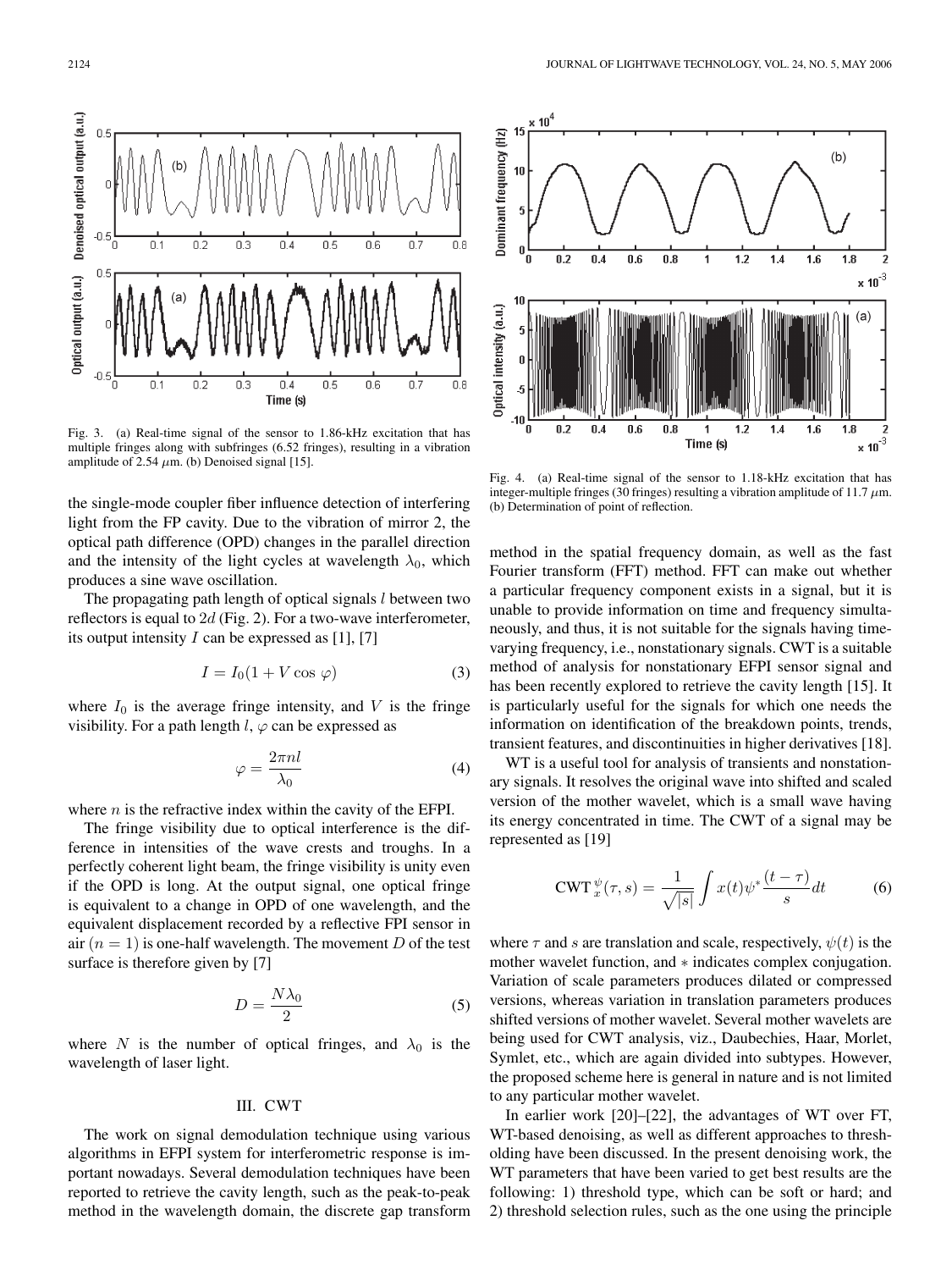

Fig. 5. Time-frequency representation (CWT coefficients using Morlet) of the sensor response to 1.27-kHz excitation resulting a vibration amplitude of 11.7  $\mu$ m  $\equiv$  30 fringes.



Fig. 6. (a) Real-time signal of the sensor to 1.32-kHz excitation that has multiple fringes along with subfringes (15.10 fringes), resulting in a vibration amplitude of 5.89  $\mu$ m. (b) Determination of point of reflection.

of Stein's unbiased risk [23] (rigrsure), the heuristic version of the first option (heursure), the universal threshold sqrt $(2 \ast$  $log(·)$ ) (sqtwolog), and the minimax thresholding (minimaxi). Multiplicative threshold rescaling has also been employed with the following option: 1) no scaling (one); 2) rescaling using a single estimation of level noise based on first-level coefficients (sln); and 3) rescaling using level-dependent estimation of level noise (mln).

Among the aforementioned parameters, selection of the mother wavelet and the selection of the number of levels are found to have the most significant effect on the WT-based denoising scheme. However, it may be stated here that an unambiguous method for the selection of the best suited mother wavelet has yet to be developed. Consequently, the selection of CWT parameters in this paper is based on the guidelines available from published literature.



Fig. 7. (a) Real-time signal of the sensor to 1-kHz excitation that has multiple fringes along with subfringes (6.57 fringes), resulting in a vibration amplitude of 2.56  $\mu$ m. (b) Determination of point of reflection.

# IV. METHODOLOGY AND RESULTS

The experimental data have been obtained from the optical fiber sensor reported earlier [11], [12]. A piezoelectrical ceramic transducer (PZT) and a programmable function generator have been used to make the vibration of the reflective surface at a constant excitation during the experiment. A laser source of wavelength 780 nm has been used in the system. Sensor responses (real-time signal of the sensor) are captured for different excitations and are analyzed in this paper.

# *A. WT-Based Analysis of Optical Signal for Single Frequency Sinusoidal Exciting Vibration*

A noisy optical signal with multiple fringes along with subfringes has been shown in Fig. 3(a). The presence of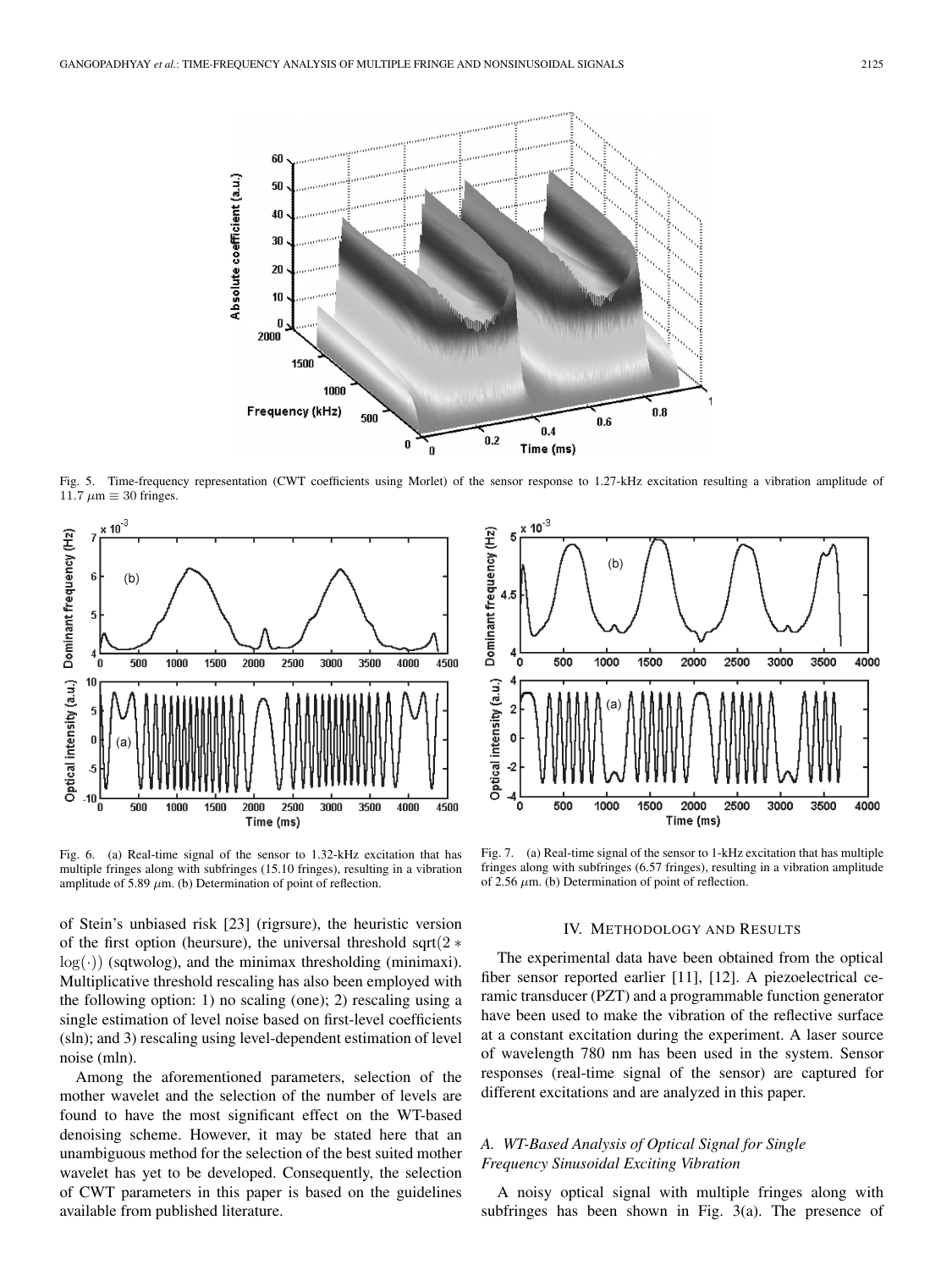significant amount of noise is clearly shown in Fig. 3(a), and it is thus denoised through the wavelet-based denoising tool. The denoised responses are shown in Fig. 3(b). In the denoising scheme of the Matlab wavelet toolbox, open- and closed-loop approaches [15] are applied. Selection of the threshold rule utilized for denoising is "rigrsure," the threshold type is "soft," the name of the wavelet is "Bior6.8," the level is "five," and multiplicative threshold rescaling is "one."

For signals having multiple fringes with different frequency components at different time intervals, it is often difficult to trace the direction of the vibration. In such cases, multiresolution analysis using WT can be employed by which the frequency components may be traced out. One such measured data that has integer-multiple fringes (30 fringes) is presented in Fig. 4(a). The trace shown in Fig. 4(a) is relatively simple and repetitive because of the single frequency (1.18 kHz) displacement signal, making it easy to determine the turning points by visual examination. Real-time signals containing many frequency components would be much more difficult to interpret. Hence, the CWT of the signal is taken using an appropriate mother wavelet, e.g., Morlet wavelet. Time-frequency representation of the signal of Fig. 4(a) by determination of point of reflection is shown in Fig. 5. The scale of maximum WT coefficient is determined at each time instant and the inverse of this scale in the dominant frequency at each time instant. The plot of dominant frequency versus time is shown in Fig. 4(b). From the plot of dominant frequency versus time, it may be seen that it is repetitive in nature with consecutive maximum and minimum. The point of lowest dominant frequency corresponds to the point of reflection of optical signal, which is also corroborated from the plot of optical signal against time of Fig. 4. The values of lowest dominant frequency and the corresponding time of occurrences can be found from the plot.

Fig. 6(a) shows the EFPI response to 1.32-kHz excitation that has multiple fringes along with subfringes (15.10 fringes) corresponding to a 5.89- $\mu$ m vibration amplitude, and the corresponding plot of dominant frequency versus time is shown in Fig. 6(b). Similarly, Fig. 7(a) shows the EFPI response to 1.3-kHz excitation that has multiple fringes along with subfringes (6.57 fringes) corresponding to a  $2.56-\mu m$  vibration amplitude, and the corresponding plot of dominant frequency versus time is shown in Fig. 7(b). Both Figs. 6(b) and 7(b) show that subfringes result in a kink at the minima of the dominant frequency-versus-time plot. In other words, kinks at the minima of dominant frequency-versus-time plots are signatures of the subfringes of EFPI signals. It becomes eminently clear when Figs. 6(b) and 7(b) are compared with Fig. 4(b). For signals having subfringes, the average of the two minima on the two sides of the kink is taken as the point of reflection. In addition to the counting of the number of complete fringes (integer fringes) between two successive points of reflection, the peakto-peak magnitude of the subfringe at the point of reflection is calculated, and its ratio with respect to the full peak-to-peak magnitudes of a complete fringe is determined, which gives excellent resolution in the identification of subfringes. The algorithm of such complete fringe counting along with subfringe counting is shown in Fig. 8, which is based on Matlab–Simulink coding [15]. The numbers of fringes as counted by the devel-



Fig. 8. Algorithm for counting of complete fringes and subfringes.

oped algorithm are 15.10 and 6.57 for the signals shown in Figs. 6(a) and 7(a), respectively.

# *B. WT-Based Analysis of Optical Signal for Superimposed Multiple Frequency Sinusoidal Exciting Vibration*

Three sensor's responses (real-time signal of the sensor) are illustrated in Fig.  $9(a)$ – $(c)$ , respectively, for three different excitations [11], [12]. Fig. 9(a) shows an optical output with 34 fringes at 1.18-kHz excitation, which is equivalent to the vibration amplitude of 13.23  $\mu$ m. Fig. 9(b) shows an output with 22 fringes at 1.275-kHz excitation corresponding to a vibration amplitude of 8.58  $\mu$ m. Fig. 9(c) shows an output with nine fringes at 1.62-kHz excitation equivalent to the vibration amplitude of 3.51  $\mu$ m. Fig. 9(d) shows the superimposed nonsinusoidal vibration due to the aforementioned three sinusoidal excitations. Generation of such nonsinusoidal vibration signal is quite realistic in nature, as any real-life continuous nonsinusoidal signal can be resolved into many sinusoidal components. In this paper, nonsinusoidal vibration signals are created using known sinusoidal vibration signals, such that the accuracy of the developed methodology can be ascertained.

Wavelet analysis of such a nonsinusoidal vibration signal has been carried out using the Matlab wavelet toolbox [19]–[24]. At the beginning of the analysis, the CWT of the nonsinusoidal signal is performed, and the coefficients and frequencies at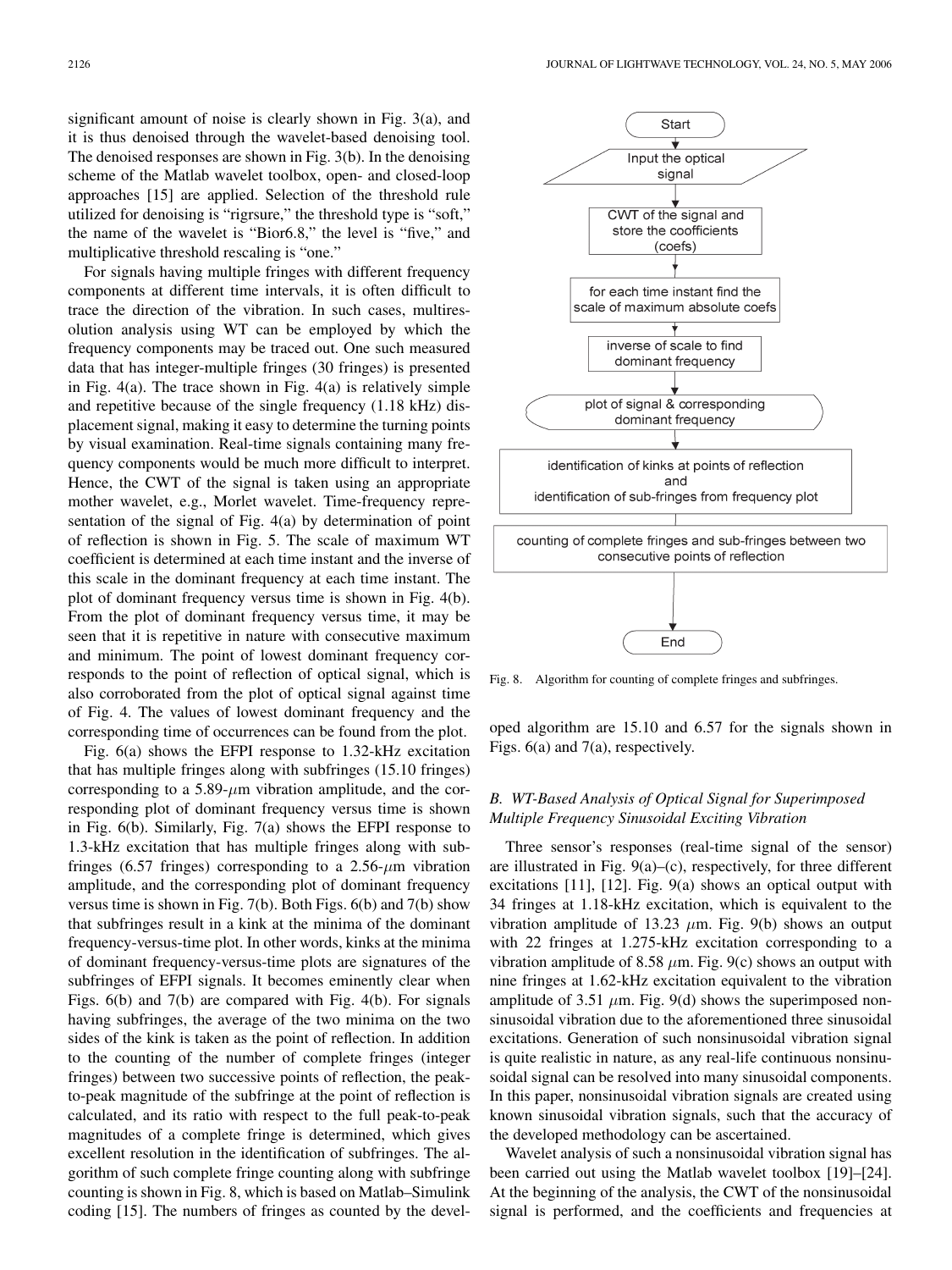

Fig. 9. Determination of the turning points from a nonsinusoidal signal having three superimposed frequencies and, thereby, identification of the number of constituent signals. (a) Real-time signal of the sensor at 1.18-kHz excitation with 34 fringes, (b) real-time signal of the sensor to 1.27-kHz excitation with 22 fringes, (c) real-time signal of the sensor to 1.62-kHz excitation with nine fringes, (d) nonsinusoidal signal due to superposition of three signals with three frequencies and amplitudes, and (e) minimum frequency curve obtained from CWT results from which the constituent signals could be traced out.  $T_a$ ,  $T_b$ , and  $T_c$ are the time periods of signals (a), (b), and (c), respectively.

TABLE I TIME OF OCCURRENCES OF TURNING POINTS AS OBTAINED FROM LOW-FREQUENCY PEAKS OF MINIMUM FREQUENCY CURVE FOR IDENTIFICATION OF CONSTITUENT SIGNALS HAVING 34, 22, AND NINE FRINGES

| Signal           |                 | 2 <sub>nd</sub> | 2rd                           | 4 <sup>th</sup> | $5$ <sup>th</sup> | Calculated             | Actual                 |
|------------------|-----------------|-----------------|-------------------------------|-----------------|-------------------|------------------------|------------------------|
| Sl. No.          | 1 <sup>st</sup> | Turning         | Turning                       | Turning         | Turning           | frequency              | frequency              |
|                  | Turning point   | point (in       | point (in                     | point (in       | point (in         |                        |                        |
|                  | (in seconds)    | seconds)        | seconds)                      | seconds)        | seconds)          |                        |                        |
|                  |                 |                 |                               |                 |                   |                        |                        |
| $\mathbf{1}$ .   | 0.00041         | 0.0008675       | 0.001293                      | 0.001734        |                   | 1.1527 kHz             | $1.18$ kHz             |
|                  |                 |                 |                               |                 |                   |                        |                        |
|                  |                 |                 |                               |                 |                   |                        | $(34 \text{ fringes})$ |
|                  |                 |                 |                               |                 |                   |                        |                        |
| $\overline{2}$ . | 0.00041         |                 | 0.0007845 0.0011735 0.0015715 |                 |                   | 1.2747 kHz             | $1.275$ kHz            |
|                  |                 |                 |                               |                 |                   |                        |                        |
|                  |                 |                 |                               |                 |                   |                        | $(22 \text{ fringes})$ |
| 3.               | 0.0003085       |                 | 0.000615510.0009255           | 0.001234        |                   | $0.0015715$ 1.6247 kHz | $1.62$ kHz             |
|                  |                 |                 |                               |                 |                   |                        |                        |
|                  |                 |                 |                               |                 |                   |                        | $(9 \text{ fringes})$  |
|                  |                 |                 |                               |                 |                   |                        |                        |
|                  |                 |                 |                               |                 |                   |                        |                        |

each time instant are stored. At each time instant, the lowest dominant frequency is identified, which is the minimum frequency for which there exists a positive peak coefficient. Such lowest dominant frequencies are plotted against time to give a curve named "minimum frequency curve." Fig. 9(e) shows the minimum frequency curve from which the turning points of the frequencies can be traced out. At the turning point of each constituent signal, the frequency is minimum. Hence, in the minimum frequency curve, a trough is expected at all the turning points of the constituent signals. The time instants of the troughs of the minimum frequency curve are noted and studied to check whether any repetitive series can be formed out of the noted time instants. As the nonsinusoidal signal comprises multiple sinusoidal signals of different frequencies, it is expected that the number of repetitive time series having

distinctly different time periods would match with the number of constituent signals.

The aforementioned aspect can be better explained with the help of Table I. The values of significant low frequencies are identified from the troughs on the minimum frequency curve, and the corresponding times of occurrences are noted. The first row of Table I shows that four distinct time instants are present, which are nearly equidistant. The corresponding time period  $T_a$  is marked in Fig. 9. The frequency calculated from the average time period of this series closely matches with the actual frequency of one constituent signal, i.e., 1.18 kHz corresponding to 34 fringes. Similarly, the second and third rows also show that there are two other distinctly separate repetitive series of time instants having two nearly equal time periods. The frequency calculated from the average time period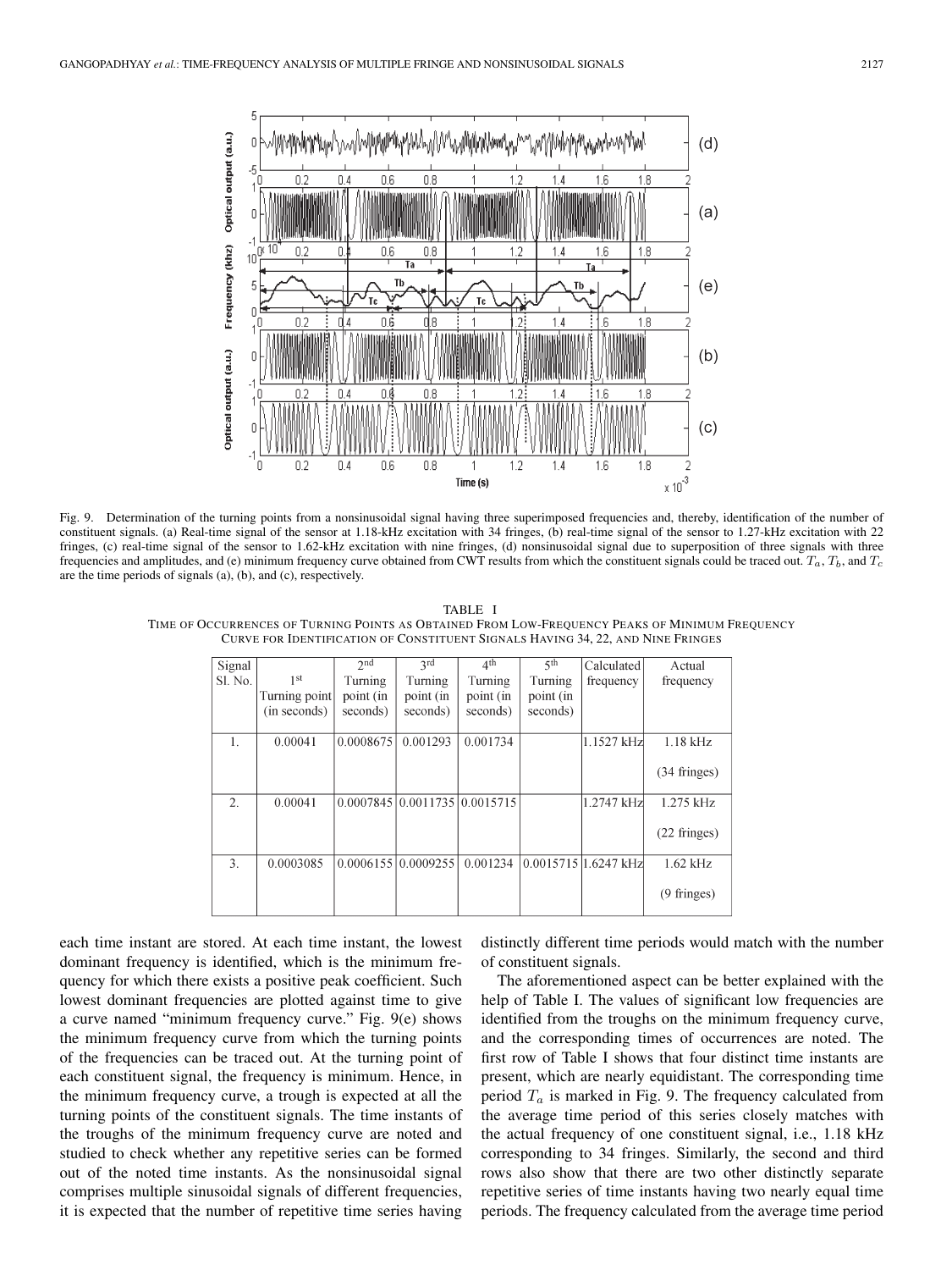

Fig. 10. Algorithm to identify constituent signals of different frequencies out of a nonsinusoidal signal of the sensor response based on WT analysis.

of row 2 matches the actual frequency of another constituent signal, i.e., 1.275 kHz corresponding to 22 fringes, and the frequency calculated from row 3 matches well with the actual frequency of the third constituent signal, i.e., 1.62 kHz that corresponds to nine fringes. The time periods of the second and third data rows  $T_b$  and  $T_c$ , respectively, are also marked in Fig. 9. In this way, it is seen that all the constituent signals having different frequencies can be clearly identified by the method proposed. Fig. 10 presents the algorithm based on the WT of the sensor response for identification of the constituent signals of different frequencies out of a nonsinusoidal sensor response.

Another result similar to the one presented in Fig. 9 is shown in Fig. 11. In this case, the nonsinusoidal multifrequency signal is obtained by the superposition of three signals that have 34, 22, and seven fringes, respectively. The minimum frequency curve shown in Fig. 11(e) is obtained following the same procedure described earlier for Fig. 9. It again clearly shows the turning points of the frequencies, as distinctly different repetitive time series are formed by equidistant significant troughs of the curve. Table II presents the time instants of the repetitive turning points of the constituent signals, as obtained from the significant troughs of the minimum frequency curve of Fig. 11(e). The number of such repetitive time series is found to be equal to the number of constituent signals having different frequencies, and the corresponding time periods are marked in Fig. 11(e). The calculated frequencies from the average time periods of each such time series match very well with the actual frequency of constituent signals, as mentioned in Table II.

#### V. CONCLUSION

The optical interference signals of an EFPI sensor have been analyzed to study vibration measurement performance. Elimination of noise from optical signals and counting of fringes, particularly for signals having subfringes, are well demonstrated using WT-based tool. A method based on WT is also processed for identification of constituent signals having different frequencies out of a nonsinusoidal optical sensor response.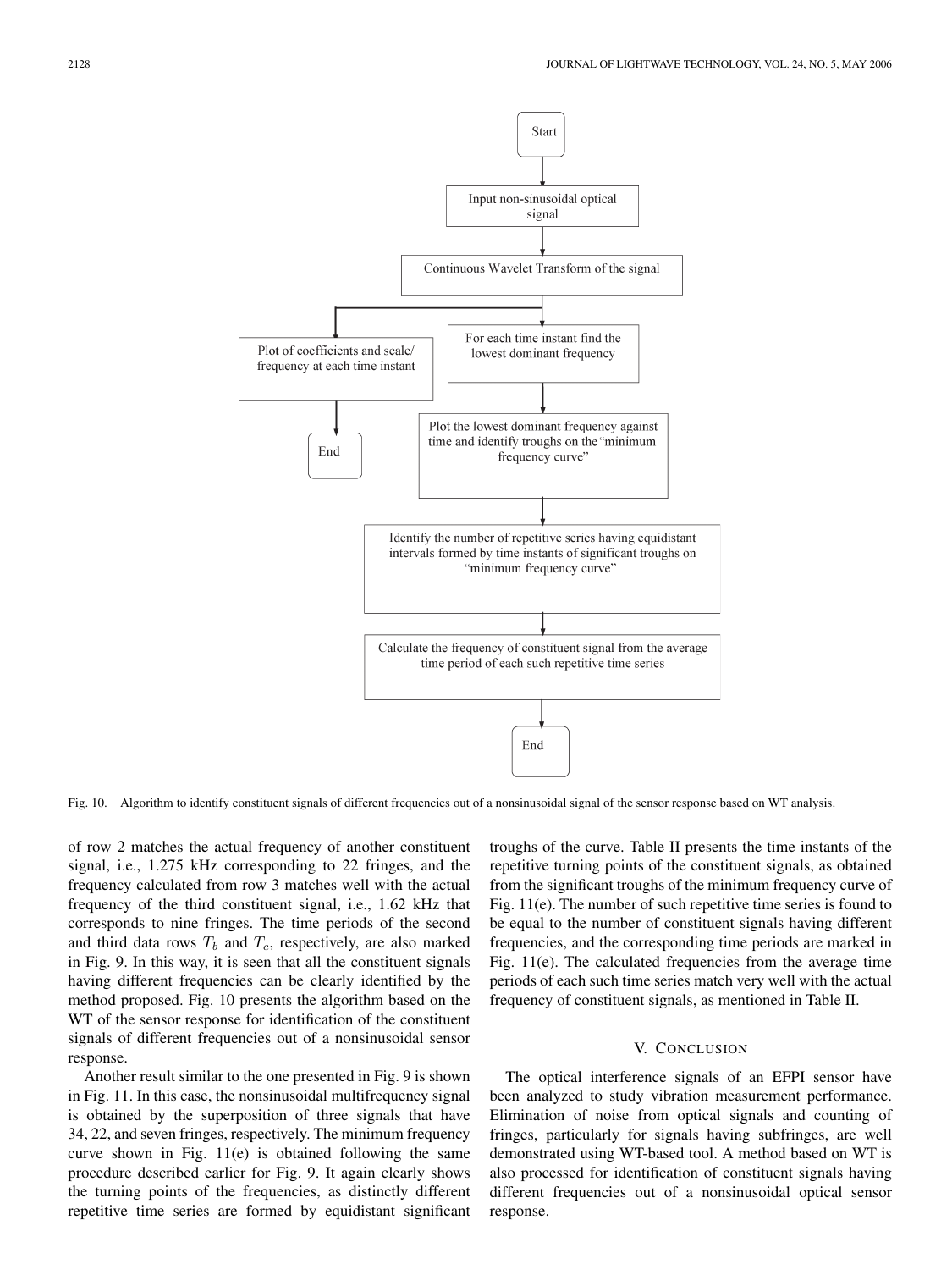

Fig. 11. (a) Real-time signal of the sensor to 1.62-kHz excitation indicating seven fringes, (b) 1.27-kHz excitation indicating 22 fringes, (c) 1.18-kHz excitation indicating 34 fringes, (d) nonsinusoidal signal due to superposition of three signals having three frequencies and amplitudes, and (e) minimum frequency curve obtained from CWT from which the constituent signals could be traced out. *Ta*, *Tb*, and *T<sup>c</sup>* are the time periods of signals (a), (b), and (c), respectively.

TABLE II TIME OF OCCURRENCES OF TURNING POINTS AS OBTAINED FROM LOW-FREQUENCY PEAKS OF MINIMUM FREQUENCY CURVE FOR IDENTIFICATION OF CONSTITUENT SIGNALS HAVING 34, 22, AND SEVEN FRINGES

| Signal           | 1 <sup>st</sup> | 2 <sub>nd</sub> | 2rd       | 4 <sup>th</sup> | 5 <sup>th</sup> |                         | Calculated Actual frequency |
|------------------|-----------------|-----------------|-----------|-----------------|-----------------|-------------------------|-----------------------------|
| Sl. No.          | Turning         | Turning         | Turning   | Turning         | Turning         | frequency               |                             |
|                  | point (in       | point (in       | point (in | point (in       | point (in       |                         |                             |
|                  | seconds)        | seconds)        | seconds)  | seconds)        | seconds)        |                         |                             |
|                  |                 |                 |           |                 |                 |                         |                             |
| $\mathbf{1}$ .   | 0.000411        | 0.000854        |           |                 |                 | $1.171$ kHz             | $1.18$ kHz                  |
|                  |                 |                 |           |                 |                 |                         | $(34 \text{ fringes})$      |
| 2.               | 0.000411        | 0.0007915       | 0.001219  | 0.00158         |                 | 1.2634 kHz              | $1.275$ kHz                 |
|                  |                 |                 |           |                 |                 |                         | $(22$ fringes)              |
| $\mathfrak{Z}$ . | 0.000294        | 0.000605        | 0.000854  | 0.001219        |                 | $0.0015015$   1.652 kHz | $1.62$ kHz                  |
|                  |                 |                 |           |                 |                 |                         | (7 fringes)                 |

The method has been tested successfully for nonsinusoidal sensor responses comprising three different frequency signals. Multiple frequency components have been separated by their repetitive time series having distinctly different time periods that match with the frequency of actual signals. Although the developed methodology has been tested using nonsinusoidal signals having three sinusoidal components, it is not limited in capacity but is general in nature and can also be used for a higher number of constituent signals.

However, it has been noted that the proposed method does not perform well in the following cases. First, it will be very difficult to separate the turning points of two different constituent signals if they are very close to each other. This is evident from the data of the first column of Tables I and II, where it may be seen that the first turning point of 34 and 22 fringe signals are identified at the same time instant. However, Figs. 9 and 11 show that these two turning points are not same but are

very close to each other. Second, difficulty will also arise if the frequency of one constituent signal is an integer multiple or submultiple of another constituent signal. Further research is continuing to find solutions to these problems.

#### ACKNOWLEDGMENT

The authors would like to thank Dr. H. S. Maiti, Director, Central Glass and Ceramic Research Institute (CGCRI), Council of Scientific and Industrial Research, Calcutta, India, for his kind permission to communicate this paper for possible publication and Dr. S. Bandyopadhyay, K. Dasgupta, and Dr. S. K. Bhadra, CGCRI, for their help and suggestions during the analysis.

One of the authors (T. K. Gangopadhyay) would also like to thank the Australian Agency for International Development and the Australian GIRD project 16045 for the practical setup to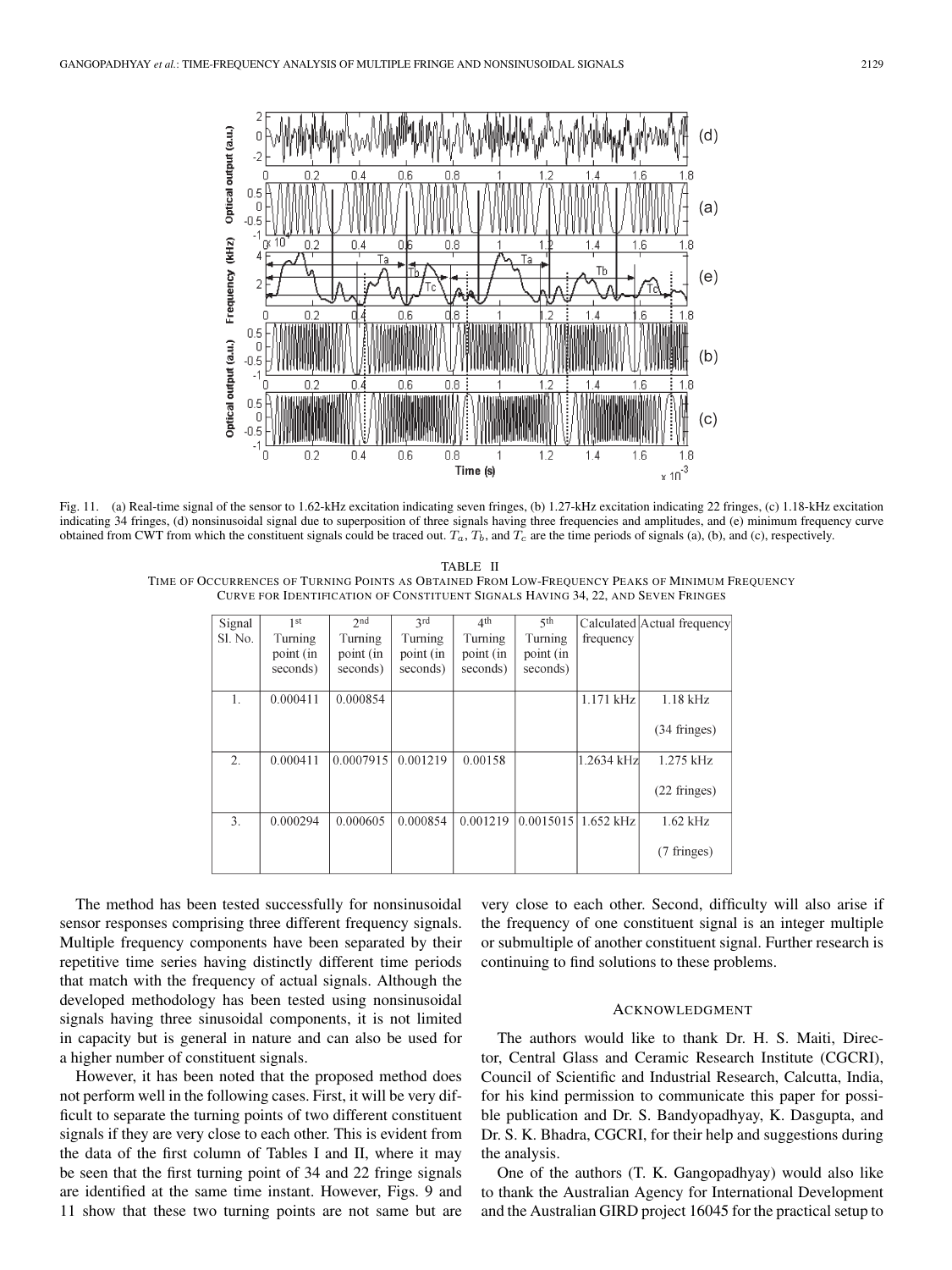conduct experiments at the School of Electrical and Information Engineering, University of Sydney, Sydney, Australia, and Dr. P. J. Henderson, Prof. A. D. Stokes, and Dr. G. Town for their helpful assistance during the experiments.

#### **REFERENCES**

- [1] K. T. V. Grattan and B. T. Meggitt, *Optical Fiber Sensor Technology*. London, U.K.: Chapman & Hall, 1995.
- [2] T. Yoshino, K. Kurosawa, K. Itoh, and T. Ose, "Fiber-optic Fabry–Pérot interferometer and its sensors applications," *IEEE J. Quantum Electron.*, vol. QE-18, no. 10, pp. 626–665, Oct. 1982.
- [3] R. Kist, S. Ramkrishanan, and H. Wölfelschneider, "The fiber Fabry–Pérot and its applications as a fiber-optic sensor element," in *Proc. SPIE*, 1985, vol. 586, pp. 126–133.
- [4] D. A. Jackson and J. D. C. Jones, "Fibre optic sensors," *Opt. Acta*, vol. 33, no. 12, pp. 1469–1503, 1986.
- [5] F. Farahi, T. P. Newson, J. D. C. Jones, and D. A. Jackson, "Coherence multiplexing of remote fibre optic Fabry–Pérot sensing system," *Opt. Commun.*, vol. 65, no. 5, pp. 319–321, Mar. 1988.
- [6] G. L. Mitchell, "A review of Fabry–Pérot interferometric sensors," *Proc. 6th Int. Conf. OFS*, H. J. Arditty, J. P. Dakin, and R. Th. Kersten, Eds., 1989, pp. 450–457.
- [7] K. A. Murphy, M. F. Gunther, A. M. Vengsarkar, and R. O. Claus, "Quadrature phase-shifted, extrinsic Fabry–Pérot optical fiber sensors," *Opt. Lett.*, vol. 16, no. 4, pp. 273–275, Feb. 1991.
- [8] P. J. Henderson, Y. J. Rao, and D. A. Jackson, "Simultaneous dynamicstrain and temperature monitoring using a wavelength-multiplexed fibre-Fabry–Perôt array with low-coherence interrogation," in *Proc. 12th Int. Conf. Opt. Fibre Sens., OSA Tech. Dig. Ser*. Washington, DC: OSA, 1997, vol. 16, pp. 56–59.
- [9] T. K. Gangopadhyay, P. J. Henderson, and A. D. Stokes, "Vibration monitoring using a dynamic proximity sensor with interferometric encoding," *Appl. Opt., Opt. Soc. Amer.*, vol. 36, no. 22, pp. 5557–5561, Aug. 1, 1997.
- [10] T. K. Gangopadhyay and P. J. Henderson, "Vibration: History and measurement using an extrinsic Fabry–Pérot sensor with solid-state laser interferometry," *Appl. Opt.*, vol. 36, no. 12, pp. 2471–2477, 1999.
- [11] T. K. Gangopadhyay, G. Town, and A. D. Stokes, "Noncontact vibration monitoring technique using a single-mode fibre sensor," in *Proc. ACOFT*, Sydney, Australia, Jul. 4–9, 1999.
- [12] T. K. Gangopadhyay, "Non-contact vibration measurement based on extrinsic Fabry–Pérot interferometer implemented using arrays of singlemode fibres," *Meas. Sci. Technol.*, vol. 15, no. 5, pp. 911–917, May 2004.
- [13] ——, "Prospects for fibre Bragg gratings and Fabry–Pérot interferometers in fibre-optic vibration sensing—A review," *Sens. Actuators A, Phys.*, vol. 113, no. 1, pp. 20–38, May 2004.
- [14] J. Sadowsky, "Investigation of signal characteristics using the continuous wavelet transform," *Johns Hopkins APL Tech. Dig.*, vol. 17, no. 3, pp. 258–269, 1996.
- [15] T. K. Gangopadhyay, S. Chakravorti, K. Bhattacharya, and S. Chatterjee, "Wavelet analysis of optical signal extracted from a non-contact fibreoptic vibration sensor using extrinsic Fabry–Pérot interferometer," *Meas. Sci. Technol.*, vol. 16, no. 5, pp. 1075–1082, May 2005.
- [16] B. E. A. Saleh and M. C. Teich, *Fundamentals of Photonics*. New York: Wiley, 1991.
- [17] J. M. Vaughan, *The Fabry–Pérot Interferometer*. Bristol, U.K.: Adam Hilger, 1989.
- [18] L. Dokos, M. Mowlem, and A. Chambers, "Application of time-frequency analysis on obtained data from a low velocity impact using fibre optic sensors," in *Proc. PG Conf. Eng. Mater.*, 2001, pp. 27–28.
- [19] R. K. Young, *Wavelet Theory and its Applications*. Norwell, MA: Kluwer, 1993.
- [20] I. Shim, J. J. Shoragan, and W. H. Siew, "Detection of PD utilising digital signal processing methods, part 3: Open loop noise reduction," *IEEE Electr. Insul. Mag.*, vol. 17, no. 1, pp. 6–13, Jan./Feb. 2001.
- [21] X. Ma, C. Zhao, and I. J. Kemp, "Investigation into the use of wavelet theory for partial discharge pulse extraction in electrically noisy environments," *IEEE Electr. Insul. Mag.*, vol. 18, no. 2, pp. 37–45, Mar./Apr. 2002.
- [22] J. Ramirez-Nino, S. Rivera-Castaneda, V. R. Garcia-Colon, and V. M. Castano, "Analysis of partial discharges in insulating materials through the wavelet transform," *Comput. Mater. Sci.*, vol. 9, no. 3–4, pp. 379–388, 1998.
- [23] M. Misti, Y. Misti, G. Oppenheim, and J. Poggi, *Wavelet Toolbox Manual—User's Guide*. Natick, MA: The Math Works Inc., 1996.
- [24] I. Shim, J. J. Shoragan, and W. H. Siew, "Digital signal processing applied to the detection of partial discharge: An overview," *IEEE Electr. Insul. Mag.*, vol. 16, no. 3, pp. 6–12, May/Jun. 2000.



**Tarun Kumar Gangopadhyay** (S'03) was born in Gopalpur, India, on January 7, 1959. He received the Bachelor's degree in electrical engineering (first class honors) and the Master's degree in electrical engineering (first class honors) from Jadavpur University, Calcutta, India, in 1989 and 1991, respectively, and the Ph.D. degree in the field of fiber-optic sensor from the University of Sydney, Sydney, Australia, in December 2005. He carried out research in the area of fiber-optic transducers in his thesis submitted for the Master's degree. His Ph.D. dissertation was

entitled "Measurement of vibration using optical fibre sensors."

He joined the Dishergarh Thermal Power Station, India, working in the area of power generation and transmission. Later, he was appointed as an Electrical Engineer in the Central Glass and Ceramic Research Institute (CGCRI), Council of Scientific and Industrial Research (CSIR), Calcutta, where he carried out research work in the development of varistor materials for high-voltage applications. From 1995 to 1999, he was in Australia under the Australian Agency for International Development scholarship for commonwealth countries, where he was involved in the research and development of optical fiber vibration sensors for electrical power industry with the High Power Testing and Optical Fibre Sensors Group, School of Electrical and Information Engineering, University of Sydney. He worked there in the field of intrinsic and extrinsic single-mode fiber-based sensors and fiber-optic interferometry. He has authored several journal papers and international conference proceedings. He has done some theoretical research work and has published jointly with the University of Kent, Canterbury, U.K. He is currently involved in the R&D work of optical fiber sensors, fiber Bragg grating (FBG) sensors for smart structures, FBG sensors for power line application, fiber fabrication and characterization, fiberoptic amplifiers, and fiber-optic components such as bidirectional couplers, wavelength division multiplexing couplers in CGCRI, and CSIR. His current research interests are the development of FBG sensors, biomedical sensors, and polarization-maintaining fiber couplers for gyro applications.

Dr. Gangopadhyay is a member of the Optical Society of America (OSA), and the Institution of Engineers, India. He was the recipient of various awards and prizes for his research work with the University of Sydney and the Australian Photonics Society.



**Sivaji Chakravorti** (M'89–SM'02) received the B.E.E., M.E.E., and Ph.D. degrees from Jadavpur University, Kolkata, India, in 1983, 1985, and 1993, respectively.

Since 1985, he has been a full-time Faculty Member of the Department of Electrical Engineering, Jadavpur University, where he is currently a Professor of electrical engineering. In 1984, he was with the Indian Institute of Science, Bangalore, India, as an Indian National Science Academy Visiting Fellow. He was a Humboldt Research Fellow at the Technical

University Munich, Munich, Germany, in 1995–1996 and 1999. He served as a Development Engineer with Siemens AG, Berlin, Germany, in 1998. He was a Humboldt Research Fellow at ABB Corporate Research, Ladenburg, Germany, in 2002. In 2003, he was a U.S.-NSF Guest Scientist at the Virginia Polytechnic Institute and State University, Blacksburg. He has published about 60 research papers and has authored a book. His current fields of interest are numerical field computation, computer-aided design and optimization of insulation systems, application of artificial intelligence in high-voltage systems, condition monitoring of large electrical equipment, and electromagnetic compatibility.

Dr. Chakravorti received the Technology Day Award of the AICTE for best project work in 2003.